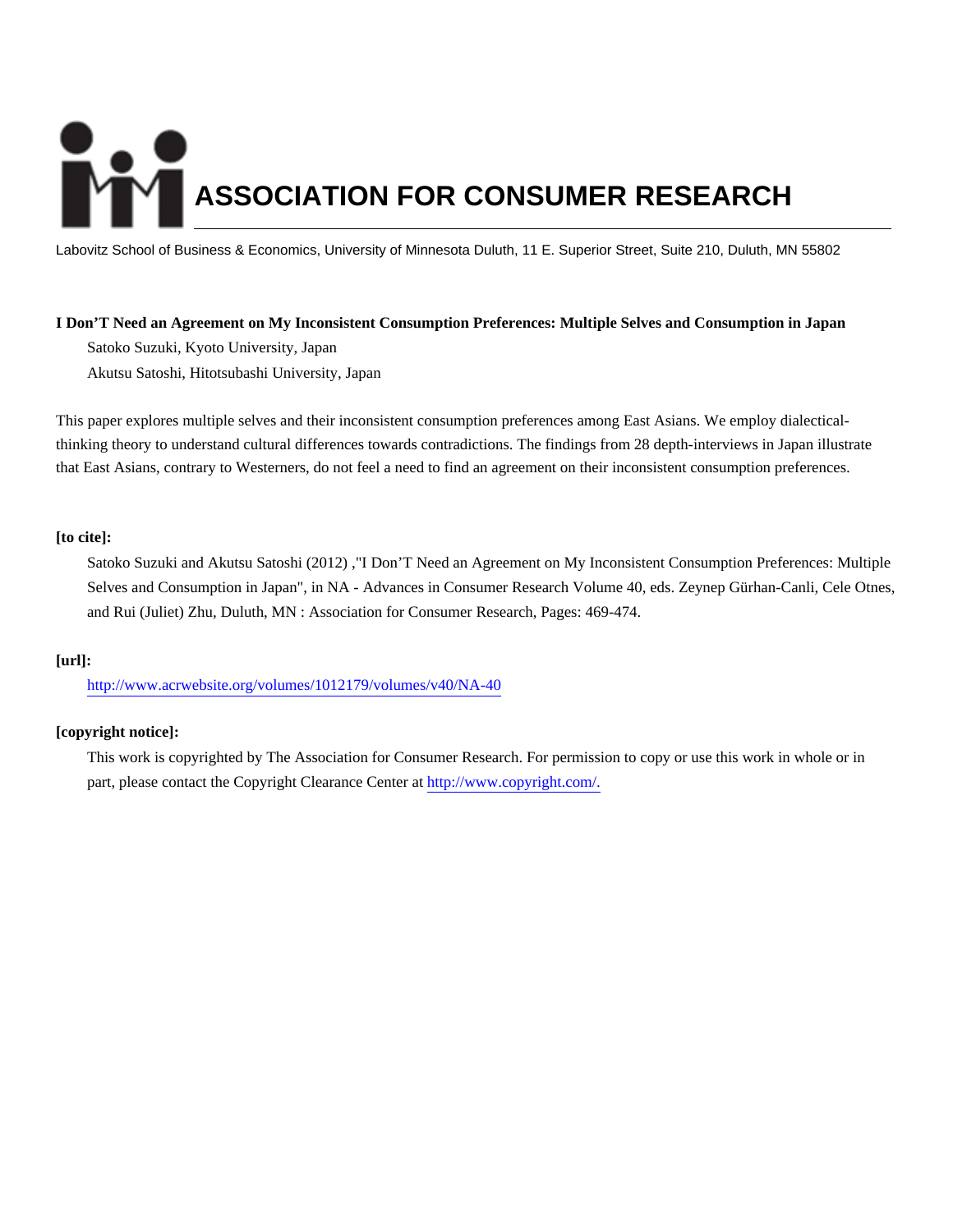# I Don't Need an Agreement on My Inconsistent Consumption Preferences: **Multiple Selves and Consumption in Japan**

Satoko Suzuki, Kyoto University, Japan Akutsu Satoshi, Hitotsubashi University, Japan

## **ABSTRACT**

This paper explores multiple selves and their inconsistent consumption preferences among East-Asians. The findings from 28 depth-interviews in Japan illustrate that East-Asians, contrary to Westerners, experience less psychological tension facing their inconsistent consumption preferences. They therefore have less need to find an agreement among inconsistencies. Dialectical thinking theory is employed to understand cultural differences towards contradictions. East Asian cultures tend to more tolerate psychological contradiction, whereas Western cultures are less comfortable with contradiction. Our research also suggests the absence of consumers' need for a coherent identity narrative in Japan, whereas in Western cultures, particularly in North America, consumers seek to reconcile identity contradictions. From the childhood, Japanese learn to shift between multiple selves. This norm is called kejime, the ability to make distinctions. Hence, Japanese consumers are culturally accustomed to shifting among multiple selves than to pursuing a consistent global self-concept.

Today, it has become common to view consumers' selves as involving multiplicity (Gergen 1981; Markus and Wurf 1987). We now have a great deal of information and choices about who we want to be. Multiple selves often involve inconsistent views and affect consumer behavior. Hence, many consumer studies have examined multiple selves and consumption (e.g., Ahuvia 2005; Bahl and Milne 2010; Firat and Shultz 2001; Firat and Venkatesh 1995; Schenk and Holman 1980; Schouten 1991; Tian and Belk 2005).

Yet, little attention has been focused on the issue of whether the findings apply to consumers around the globe. Although consumers from different cultures may vary in their response to inconsistent consumption preferences, the majority of research has been conducted in the U.S. Indeed, recent studies in cultural psychology have identified that cultures differ in the tolerance towards contradiction (Peng and Nisbett 1999). More particularly, East Asian cultures tend to more tolerate psychological contradiction (Spencer-Rodgers, Williams, and Peng 2010), whereas Western cultures are less comfortable with contradiction (Festinger 1957; Lewin 1951). In this article, we explore the various implications of multiple selves and consumption among Japanese.

This article is organized as follows. In the first section, we review the existing literature on the multiple selves and consumption; then we discuss synthetic versus dialectical thinking. In the second section, we describe our methodology used in this study. In the third section, based on the data gathered from the Japanese participants, we argue that Japanese consumers experience no significant psychological tension facing own inconsistent consumption preferences. In the fourth section, we discuss our findings. Finally in the fifth section, we provide limitations in our study and suggestions for future directions.

#### **CONCEPTUAL FOUNDATIONS**

#### **Multiple Selves and Consumption**

In the literature discussing multiple selves and consumption, the term 'conflict' has been used frequently. For example, Bahl and Milne (2010) state in their study on the dialogical self that navigates through inconsistent consumption preferences that "dialog is used to manage conflict...to avoid conflict" (190, emphasis added). Ahuvia

(2005) also states in his study on the role of loved objects in the construction of a coherent identity narrative that "consumers attempt to reconcile identity *conflicts*" (181, emphasis added). The researchers seem to implicitly presume that consumers' inconsistent consumption preferences or inconsistencies among multiple selves are in conflict with each other.

Bahl and Milne (2010) define conflict using Janis (1959) and Emmons and King (1988). Janis (1959) defines conflict as "opposing tendencies within an individual, which interfere with the formulation, acceptance, or execution of a decision" (as cited in Bahl and Milne 2010, emphasis added). Emmons and King (1988) define it as "a situation in which one goal striving is seen by an individual as *interfering* with the achievement of other strivings in the individual's striving system" (as cited in Bahl and Milne 2010, emphasis added). Both definitions consider that in conflict, an individual regards the situation as interfering. Based on these two definitions, Bahl and Milne (2010) provide more nuanced understanding of conflict; however, they consider conflict as one *hindering* the other. Hence, there is an implied meaning of confrontation among consumers' inconsistent consumption preferences or inconsistencies among multiple selves.

However, the term 'inconsistent' does not necessary imply confrontations. According to the Merriam-Webster Online Dictionary, inconsistent is defined as "lacking consistency: as a) not compatible with another fact or claim; b) containing incompatible elements; c) incoherent or illogical in thought or actions: changeable; d) not satisfiable by the same set of values for the unknowns." We feel that the view towards inconsistency as conflicting may be culturally limited. This will be further explained in the next section.

Another common trait identified in the existing literature on multiple selves and consumption is that consumers usually seek to reconcile differences and achieve coherence in their identity. Although Firat and Venkatesh (1995) see the postmodern consumers as possessing multiple selves with no need to reconcile identity contradictions, researchers have not found many examples of consumers abandoning the desire for a coherent identity narrative. Thompson and Hirschman (1995) deny Firat and Venkatesh's claim as an "optimistic theoretical construction" (151). Thompson and Haytko (1997) and Murray (2002) find that young adults experience a tension in their sense of identity as they strive to be both unique individuals and part of a group, and they use fashion to resolve this tension. The plurality of fashion discourses allows diverse interpretive positions, enabling consumers to find meaning by contrasting opposing values and beliefs. These "countervailing meanings" are used by consumers to moderate tensions arising from their efforts to develop a sense of individual agency (i.e., distinction) and perceptions of social prescription (i.e., social integration). The study by Ahuvia (2005) also shows that consumers attempt to reconcile identity conflicts using three strategies labeled "demarcating," "compromising," and "synthesizing" solutions. However, this need for coherence in self-identity may also be culturally specific.

In extending multiple selves and consumption theory beyond the Western cultural realm, we question the view of consumers' navigation of inconsistent consumption preferences as management or avoidance of identity conflicts. We also question the view of consumers as having the desire for the coherent identity narrative. Cultural differences in the tolerance towards contradictions will be discussed next.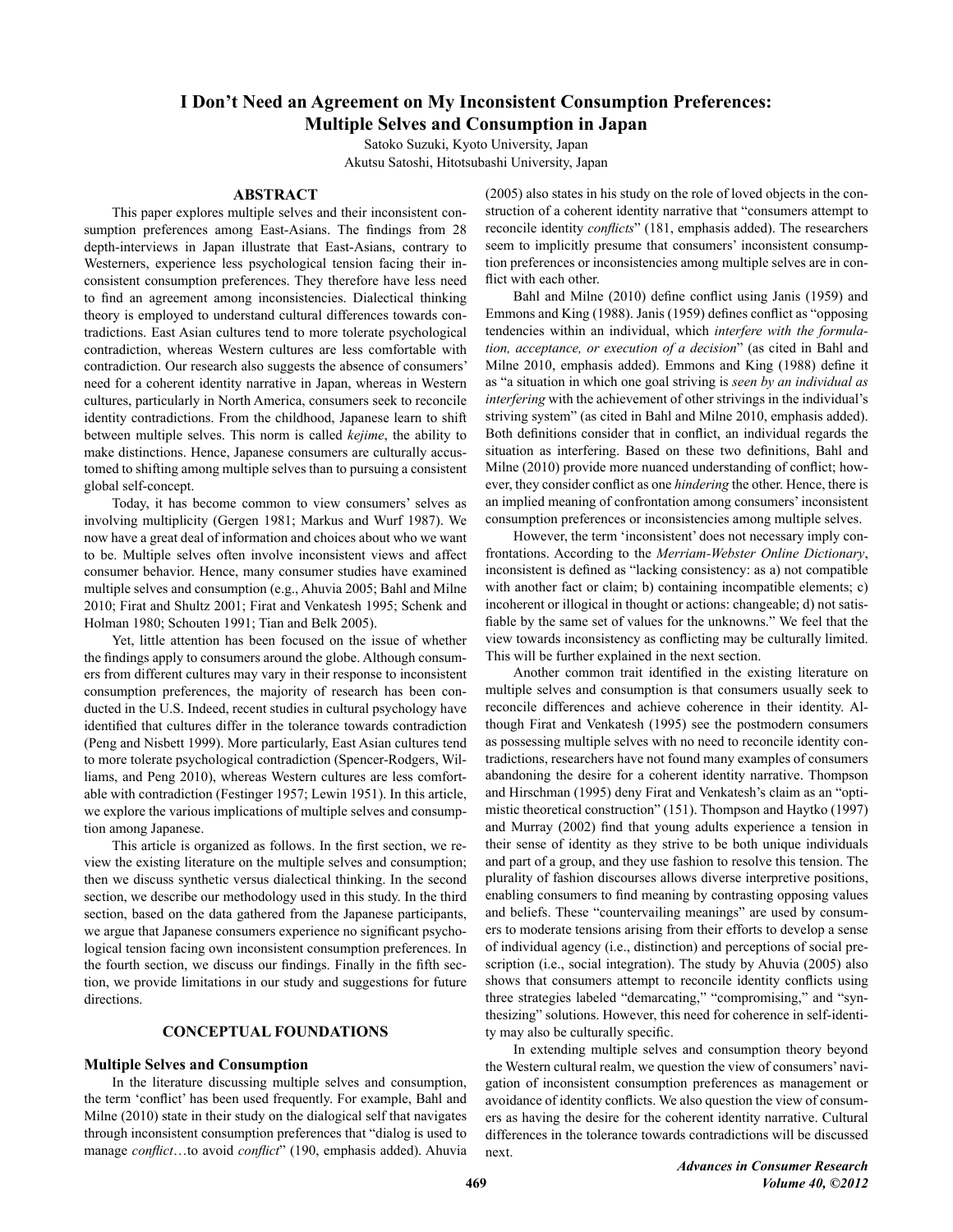#### **Synthetic versus Dialectical Thinking**

Culturally shared folk epistemologies influence people's reasoning about contradiction and their tolerance for ambiguity (Peng and Nisbett 1999). Western psychology has largely assumed that individuals are uncomfortable with incongruity and that they possess a basic need to synthesize contradictory information (Festinger 1957; Lewin 1951; Thompson, Zanna, and Griffin 1995). Western cultures tend to be more linear or synthetic in their cognitive orientation. They consider both sides of an opposing argument and then they search for synthesis and the resolution of incongruity (Lewin 1951; Peng and Nisbett 1999). Western folk epistemologies are rooted in Aristotelian traditions, which emphasize three basic principles (Peng and Nisbett 1999): the law of identity (if A is true, then A is always true), the law of noncontradiction (A cannot equal not A), and the law of the excluded middle (all propositions must be either true or false). As a result, Westerners are generally less comfortable with contradiction, and attitudinal ambivalence is associated with psychological tension and conflict (Festinger, 1957; Lewin, 1951).

On the other hand, East Asian epistemologies tend to tolerate psychological contradiction. East Asian cultures tend to be more dialectic in their cognitive orientation. Recognizing and accepting the duality in all things is regarded as normative in East Asian cultures. Two central features of dialectical ways of knowing are moderation and balance: good is counterbalanced by evil, happiness is offset by sadness, and self-criticism is tempered by sympathy for the self (Kitayama and Markus 1999; Peng and Nisbett 1999). Dialectical thinking is rooted in East Asian philosophical and religious traditions, and is based on three primary tenets: the principle of contradiction (two opposing propositions may both be true), the principle of change (the universe is in flux and is constantly changing), and the principle of holism (all things in the universe are interrelated). Dialecticism also discourages the adoption of extreme positions. A principal consequence of dialectical thinking is that East Asians more comfortably accept psychological contradiction (Spencer-Rodgers et al. 2009).

Consequently, the Western and East Asian views of contradiction are fundamentally different (Peng and Nisbett 1999). Hence, we argue that consumer attitude towards inconsistent consumption preferences and the consumers' desire for the coherent identity narrative may differ between the West and East Asia.

## **METHODOLOGY**

This study employed a phenomenological interviewing (Thompson, Locander, and Pollio 1989). Because the concept of self is complex, the study required a research method with the ability to delve into the thoughts, feelings, and behaviors of informants and to capture the social and situational contexts of those phenomena (Schouten 1991). The study was conducted in Japan, one of Asia's leading countries. Since the Japanese consumer market is mature as the one in Western counterparts such as the U.S, the selection of Japan allows us to control confounding. In-depth interviews with 28 Japanese informants (14 females and 14 males) were conducted. Our sample was composed of various age groups, from twenties to fifties. The informants were recruited using the research agency. They were given 10,000 yen (about \$100) for their participation. The interviews lasted three hours and were audiotaped. The data collection process took place between April 27 and May 13, 2009. All interviews were conducted in the local language (Japanese).

To obtain a first-person description of consumers' experience, the goal of the phenomenological interview, the interview was intended to yield a conversation with the informants. During the interview, a concerted effort was made to allow informants freely describe their experiences in detail. Respondents were assured of anonymity (names are all pseudonyms). The questions and probes were aimed at bringing about descriptions of experiences and were not intended to confirm theoretical hypotheses. Such attempts were important to capture the true feelings of informants because Japanese people have a tendency to value social harmony and not to reveal their true inner feelings. In fact, one of the informants commented that "I'm talking a lot today. I can't talk about it [the topic] normally."

The luxury consumption was chosen as the specified domain of experience for this study. Luxury is nonessential that is closely associated with indulgence and hedonics (Kivetz and Simonson 2002). Consumers often show ambivalent attitudes towards luxury (Dubois and Laurent 1994). Furthermore, it is often associated with consumers' self-concepts (Vigneron and Johnson 1999). Hence, we assumed that the luxury consumption would be a good context to study consumers' multiple selves and consumption.

We used a hermeneutic process to analyze the text, first completing an emic analysis for each informant with regard to his/ her multiple selves and luxury consumption experiences and then moving to an etic analysis by comparing our findings across the informants (Bahl and Milne 2010; Thompson, Locander, and Pollio 1989). Findings were interpreted using an iterative process of going back and forth between our findings and those in the literature. Concepts from the literature were compared and contrasted with our findings to arrive at new insights.

# **CREATING A NARRATIVE: MULTIPLE SELVES** AND CONSUMPTION IN JAPAN

## **Excerpts from an Interview with Erika: Worker-Self** versus Private-Self

Erika is 24 years old OL (office lady) who lives with her parents and siblings. Now working at a bank, she has two selves – one as a banker (worker-self) and another as a private. As a banker, she invests in fashion to look professional. She comments about wearing a manicure:

*Interviewer*  $(I)$ : Why do you think it's important to take care of vour fingers?

Erika  $(E)$ : Well... I wonder... My mother doesn't wear the manicure. So... My mother thinks I don't need to wear it. But... when I started to work, I felt that those who can take care even of their fingers appear to do well in their work. So, well... I began to wear the manicure.

Erika wears the manicure because she thinks that women wearing it portray the successful women. In her view, those who can pay careful attention to the details (as represented in wearing manicures on fingers) do well in the work. She also thinks it is important to look nice at work. Hence, she spends money on fashion including the manicure.

On a contrary, as a private-self, Erika has no interest in investing in fashion. She feels that fashion is a waste of money. She speaks with confidence that she will never spend money on a house dress.

E: I never experienced this [buying an expensive house dress], so I'm not sure, but I think this dress really addresses only me and not others. It's like I want to look nice even if there's no one around.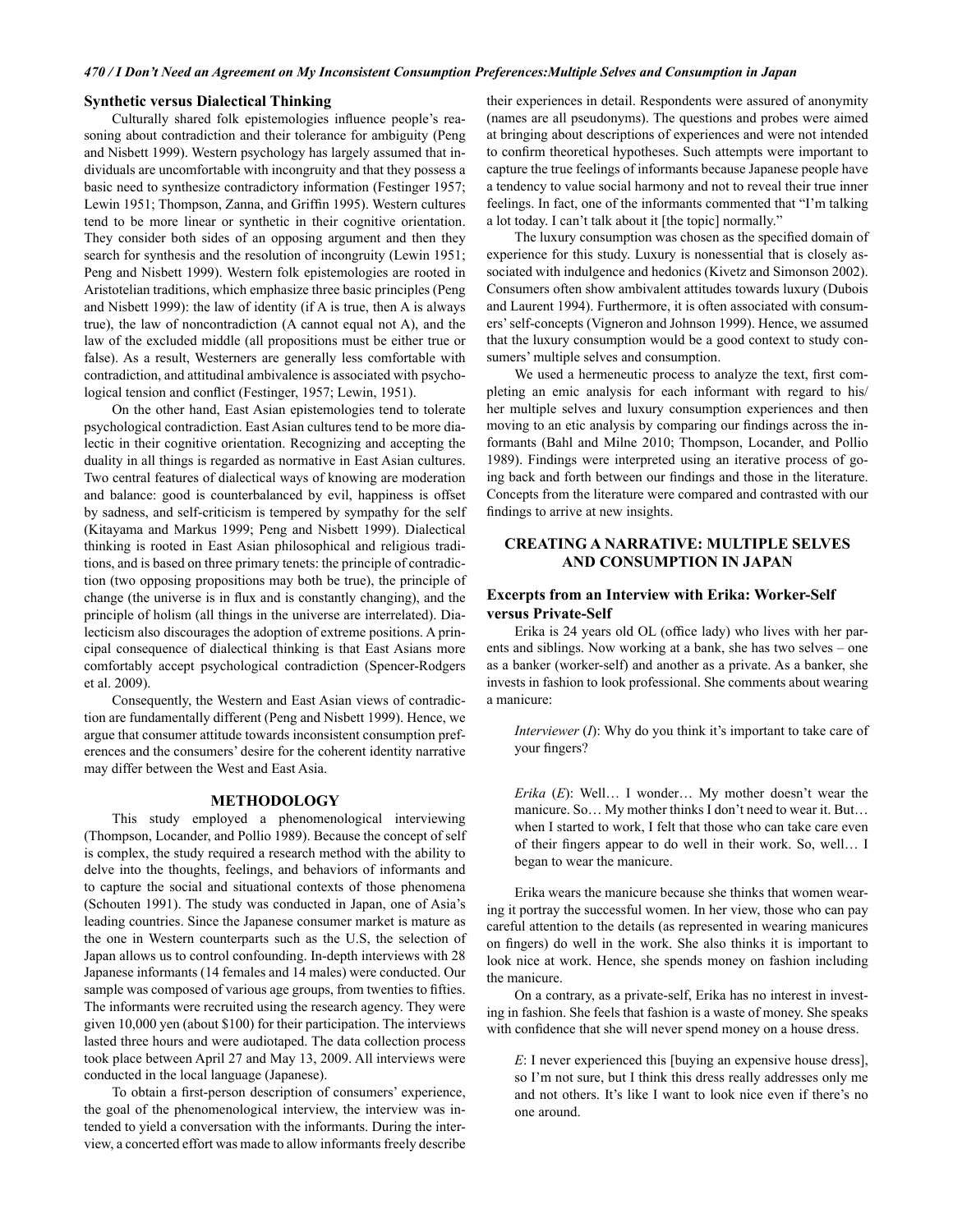I: Do you think you'll purchase one in the future?

E: Well, I really doubt it. Even if I became to wear something nicer, I don't think I'll spend money on this [house dress].

I: Why is that?

E: Why? Well, let's see... I can't think of spending money on something that I'm not going to wear outside.

As the private-self, Erika has no concern to look nice. This is perhaps because her family admires the spirit of simplicity and frugality.

Although Erika has seemingly inconsistent preferences towards the fashion consumption, she seems to have no need to reconcile them. During the three hours interview, she told numerous episodes about her fashion consumption such as the manicure, lash extensions, depilation, and luxury brand wallet, but also told about her thoughts on fashion how it is not a necessity in life. At one side, she feels spending money on fashion is important and fun, whereas on the other side, she feels fashion is unnecessary and should be avoided. She has mixed emotions towards the fashion consumption. Although her fashion consumption preferences are inconsistent, she accepts them without any psychological tension. It seems that she simply makes distinction between outside (soto) and home (uchi). She says that "I can't think of spending money on something that I'm not going to wear outside," which indicates that she would spend money for public but not for private.

Excerpts from an Interview with Keiko: Duality of Japanese Self (*Omote* and *Ura* Dimensions)

Keiko is 23 years old OL working in the financial industry. She has just graduated from a highly reputables university in Japan. Like Erika, she now has the worker-self and private-self. In addition, she also has the friend-self which surfaces when she is with her former classmates.

Keiko also has two dimensions of self, *omote* (public-self that she shows to others) and *ura* (private, inner-self that she does not show to others). With *omote-self*, she adjusts consumption preference to fit with her friends. Such consumption preference is seemingly inconsistent with the one of her *ura*-self. To give an example, Keiko talks about drinking Dom Pérignon Rosé at the party with her friends:

Keiko (K): I don't like a carbonated drink, so I don't like champagne. I don't want to drink, but [others want to order. They say] 'let's order because it's expensive,' or 'we're going to order pin-don (abbreviated word for pink Dom Pérignon) today.' [...] [People consider that *pin-don* is] a must-have item for the party. Speaking the truth, I don't understand its price [...] I prefer shochu (Japanese spirits) or sake. [...]

Interviewer  $(I)$ : How do you feel when you're drinking pin $don?$ 

 $K:$  [...] it's not tasty at all. It's carbonated. I don't want it. [...]

I: Why do you drink it if it's not tasty?

K: Well, I don't [want to] order it but others want to.

Keiko shows her *omote*-self to her friends and hides her *ura*self. With the *omote*-self, she hides her real drinking preference and adjusts it to her friends. Although she does not like champagne, she orders it because her friends want it. She does not mention her dislike of champagne nor order the other preferred drink such as *shochu* or sake.

Keiko's two-tiered self is also apparent in her opinion towards possessions such as the luxury brand handbag and watch. She has the Chanel handbag and Piaget watch to which her omote and ura selves have different opinions.

K: To tell the truth, I'm not materialistic. For a watch, if I can tell the time, it's enough. In reality, I'm such person. Still, [I feel good] when people tell me 'Wow, you're wearing that watch [Piaget watch]! How nice!' It's really Japanese-like. So, I think it's better to have one. It's like wearing armor. [...] It's same for a handbag. Really, I want to walk around empty-handed. If I have my cigarettes, wallet, and mobile phone, I'm fine. I want to put them in my pockets. But I'm a female [so I should carry around some kind of bag]. I can't be walking around with the supermarket's shopping bag. If I have the handbag of this sort [Chanel handbag], people tell me 'That's nice.' And I learnt. So I think it's better to have one. That's why I want it.

Keiko's ura-self has no interest towards the luxury brand goods; however, her *omote*-self needs them. She feels a need in order to fit in with society and survive (as reflected in her use of the armor metaphor).

Like Erika, Keiko does not seem to feel psychological tension from these seemingly inconsistent opinions between her omote and ura selves. Rather, she accepts omote and ura as the characteristics of Japanese society. Comparing Japan and New York (from her experience of visiting NY), she recognizes that *omote* and *ura* do not exist at NY. She comments that people are more plain and natural at NY. Still, she does not have negative feelings towards Japan. When the interviewer asked Keiko where she prefers to live, she chose Japan without hesitation.

#### **DISCUSSION**

Western versus East Asian View towards Inconsistent Consumption Preferences

Erika and Keiko, like other informants, have multiple selves and inconsistent preferences towards consumption, but they don't seem to be uncomfortable with contradictions or attitudinal ambivalence. Is this uniquely Japanese? Westerners, like Japanese, also have multiple selves and are able to adjust to different social relationships and situations. The difference may be of the tolerance for holding apparently contradictory beliefs. Japanese, unlike Westerners, tend to tolerate psychological contradictions (Peng and Nisbett 1999). Whereas Westerners are uncomfortable with inconsistencies and perceive them as conflict (Ahuvia 2005; Bahl and Milne 2010), Japanese accept them without feeling much psychological tension. The model in figure 1 explains the differences between East Asia such as Japan and West on consumers' approach towards inconsistent consumption preferences.

We argue that the dialectical thinking allows East Asians to accept inconsistent consumption preferences without much psychological tension. Our informants show the tendency towards dialectical thinking. One of the characteristics of dialectical thinking is the acceptance of contradiction. For example, majority of participants speak about their contradicting view towards luxury consumption.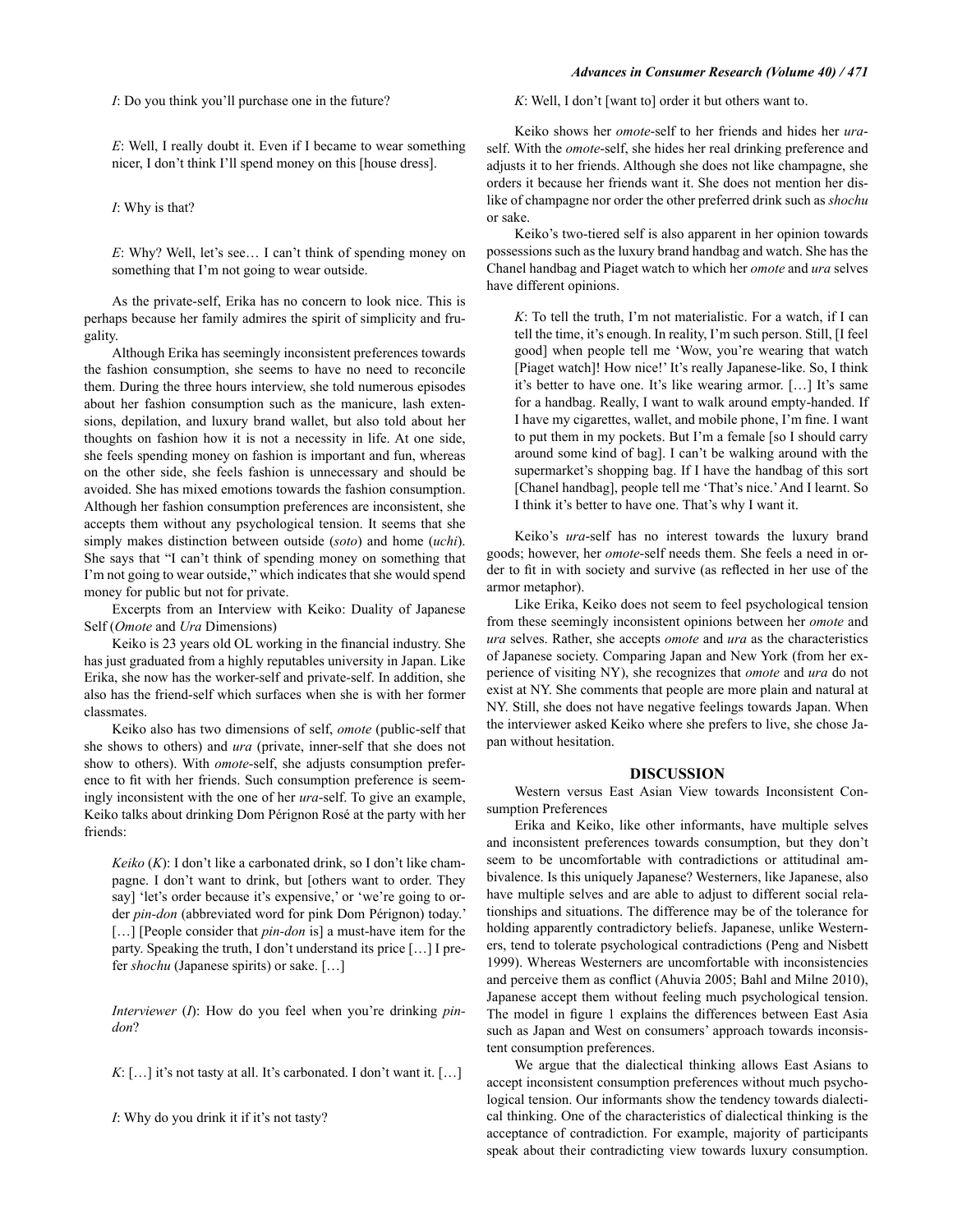**FIGURE 1** CULTURAL DIFFERENCES IN CONSUMER APPROACH TOWARDS INCONSISTENT CONSUMPTION PREFERENCES



On the one hand, they feel that luxury consumption is unnecessary. However, on the other hand, they consume luxury to fulfill their desire. They recognize that there is a contradiction; however, they simply accept it. Consider how Koji (male, age 44) speaks on this issue.

Koji: Under original Buddhism [...], recognition itself brings perplexity. For example, we look at water; then we think is it tasty or not tasty. [...] From the sense, all fantasies emerge. Well...when you come to think of it, various things including desire are evoked. So I deny it. [...] I don't think about the unnecessary things, such as what I need to do tomorrow or about a beautiful lady. In a nutshell, I don't think about those noises; rather, I feel that just being there is of greatest happiness. Honestly speaking, I think such way of thinking is best for human beings. Then, there would be no perplexity. [...] But having said that, I'm a vulgar person who lives in a secular world. So, I enjoy eating nice foods and talking with beautiful ladies. I was happy when I bought good things.

Koji speaks about how his beliefs and actions towards consumption are contradicting. He does not seem to be irritated by his contradictory thoughts, however. The tone of his voice remains calm. His comment 'I'm a vulgar person' suggests that he considers a vulgar person to be contradictory. Indeed, East Asians do possess more contradictory self-beliefs, attitudes, and values (Campbell et al. 1996; Choi and Choi 2002; Spencer-Rodgers et al. 2009; Wong, Rindfleisch, and Burroughs 2003), compared with Westerners.

Dialectical thinking is also characterized by the acceptance of changes. Consider how some of the informants have shown such changes in attitude and behavior. Ichiro (male, age 52) shows attitudinal change towards brands. He says that "I don't like brands. I have a perverse opinion towards brands." Hence, when purchasing the condominium, he didn't choose the famous developer. Still, he now has a desire for Ferrari. He says that Ferrari is "an ideal. It's my aspiration." He admits that Ferrari's premium price includes the cost for its brand name; however, he still desires it. Shizue (female, age 36), like Erika and Keiko, show behavioral changes depending on the situation. Her behavior with friends is quite different from her behavior in private. Since marrying to the owner of game software company, she has friends who come from the rich background. However, she spent her childhood in poverty. Hence, when she is in the gorgeous places, she feels ashamed. She thus pays a careful attention and makes an extra effort when she is with her current friends. For example, when she goes to the restaurant with her friends, she matches her clothing and accessories to them. She says,

*Shizue* (S): I don't want to be rude to my friends when eating at a restaurant. My friends have very nice fashion goods, so when we go to the restaurant, I feel that I cannot take the 3,980 yen handbag.

Shizue feels that taking 3,980 yen handbag is improper when meeting her rich friends. So, she brings an expensive Hermès handbag. On the other hand, when she goes to casual, cheap restaurants such as fast food restaurants, most often alone, she feels that the Hermès handbag is improper. Depending on the situation, she drastically changes her behavior (i.e., dressing in this case) without any hesitation.

#### **Multiplicity of Self for Japanese**

We also argue that multiplicity of self for Japanese is culturally embedded; therefore, the Japanese consumers have less need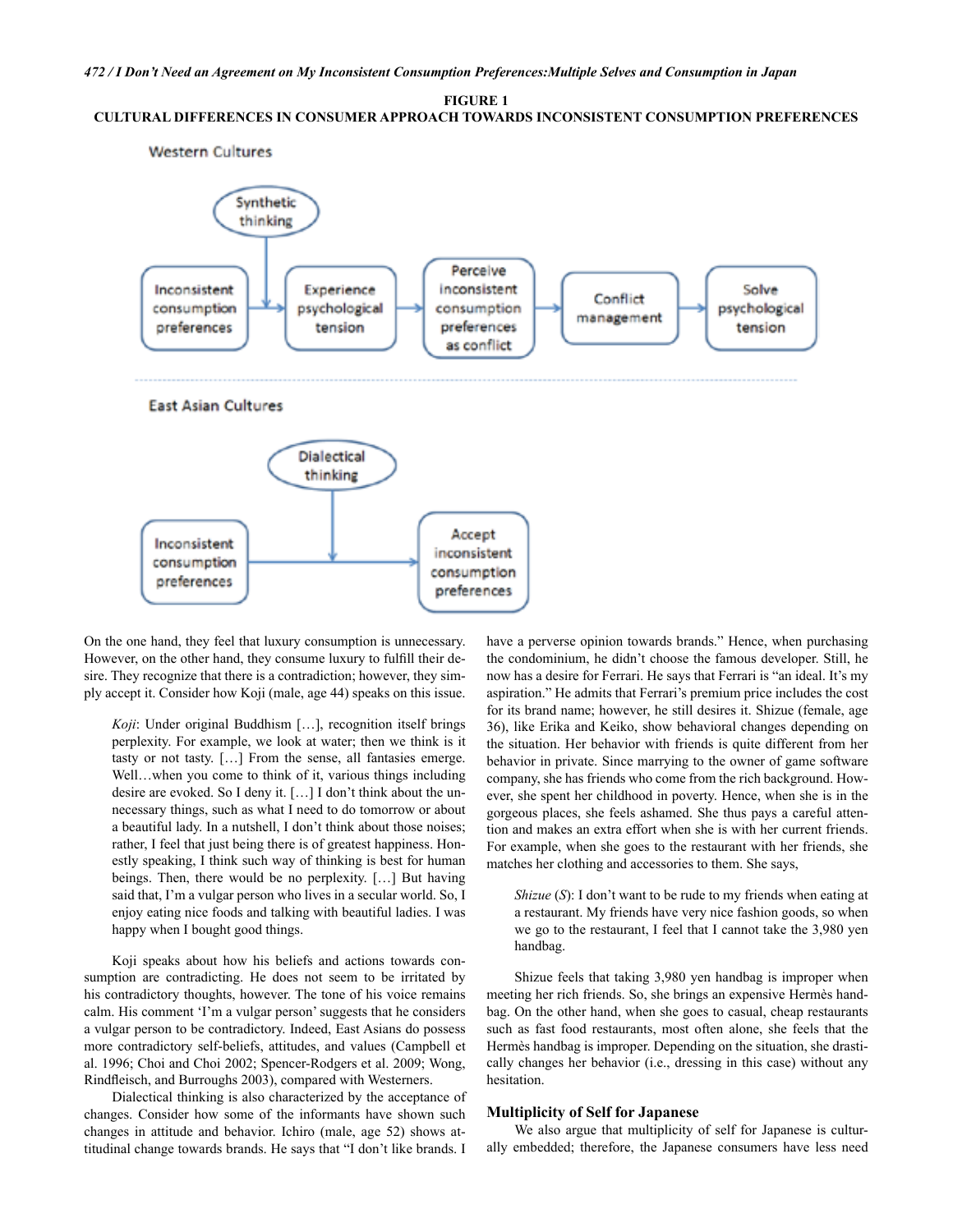for the coherent identity narrative compared with Westerners. Anthropologists studying Japan have claimed that Japanese selves are multiple and changing (Rosenberger 1992). They demonstrate that the Japanese nurture multiple selves to reconcile what Westerners have viewed as oppositions in Japanese life such as public versus private life. The Japanese are multifaceted people who are subject to the influences that surround them, but shape selves creatively around a broad spectrum of social relationships and situations. They define and redefine themselves in relation to the social relationship. In addition to this shifting relational self, the Japanese also conceives the multiplicity of self in various dimensions such as in relation to

1992). In the Japanese life, a series of antonyms, which include soto versus *uchi*, *omote* (in front; surface appearance) versus *ura* (in-back, what is hidden from others), and *tatemae* (the surface reality) versus honne (inner feelings), appears in every sphere (Bachnik 1992). The meanings of these sets of terms are related; aspects of public / social cluster at one pole (soto, omote, tatemae), while aspects of private / self cluster at one pole (uchi, ura, honne) (Doi 1986).

objects, aspects of nature, and historical ideologies (Rosenberger

Japanese shift between two poles, adjusting their self to fit in a given social relationship and situation. From the childhood, Japanese learn to shift between two poles (Tobin 1992). Japanese select certain behavior, including choice, in consistency with social relationship and situation (Bachnik 1992). This is called kejime, the ability to make distinctions (Hendry 1986). Kejime indexes what kind of behavior or personality characteristic is appropriate; or how little emotion and self-expression is appropriate in a given situation (Bachnik 1992). Our informants also seem to be aware of kejime. For example, Keiko is very considerate of a social context. Consider the following comment that she speaks about living in a society:

K: After all, I'm not living alone. To live in a society, it's not okay that only I'm satisfied. For example, when walking in the city, I'm comfortable wearing sweatshirts and sneakers with my hairs loose. This may be okay to me, but [there are other people in the city and it may not be okay for them]. I need to worry about what others think of me and I can't live alone. At work, it's impolite if I'm not wearing a make-up.

Hence, Keiko accepts omote and ura dimensions of self, and shifts between the two according to the situations. Similarly, other informants also shift between social contexts of work and private, between the social group and the family, among friends, children, husbands or wives, and in-laws; among boss and staff; between the outer dimensions of self and inner self. Japanese consumers shift among multiple selves, instead of attempting to reconcile multiple selves and to construct a coherent identity narrative.

#### **CONCLUSIONS**

This study emphasizes the importance of redefining our understanding of multiple selves and consumption through data gathered in Japan. We argue that consumer approach towards inconsistent consumption preferences and the consumers' desire for the coherent identity narrative may differ between West and East Asia such as Japan. Our findings suggest that Japanese consumers experience less psychological tension facing their seemingly inconsistent consumption preferences. They therefore are accepting inconsistencies and have a less need for solving them. We also argue that the difference in consumer approach towards inconsistent consumption preferences may be due to the difference in tolerance toward contradictions. East Asians (including Japanese) have dialectical thinking and are more tolerant toward contradictions, whereas Westerners have synthetic thinking and are less tolerant toward contradictions (Peng and Nisbett 1999). Findings also suggest the absence of consumers' need for a coherent identity narrative in Japan. We argue that shift among multiple selves are culturally embedded in Japan as reflected in the paired antonyms such as soto versus uchi, omote versus ura, and tatemae versus honne.

Our findings suggest the absence of consumers' need for a coherent identity narrative in Japan. While consistency of the self-concept across different social relationships and situations may be less important in Japan than West, Japanese consumers may still have a need to maintain consistency within a specific social relationship and situation (English and Chen 2011). For example, Erika may seek consistency in her worker-self over time; and Keiko in her omoteself over time. As such, as English and Chen (2011) claim, pursuit of a consistent self-concept may be important in East Asian cultures such as Japanese as in Western cultures. However, we suspect that in the degree of consumers' consciousness about consistency may be much smaller in this case than in the case of maintaining consistency in self-image across different social relationships and situations. The reason is that while global self-concept is created and actively managed by the individual, social self (i.e., socially appropriate person image) is defined by the community like a cultural norm and shared by its members. Therefore, Western consumers who pursue the consistency in the global self-concept are more apt to be conscious about consistency as they define the attributes themselves. In contrast, East Asian consumers who pursue the consistency in the social self may be less conscious about consistency as they may be simply following cultural norms defined by the community.

In any case, none of our informants seem conscious about inconsistency across different social relationships and situations; therefore feeling no significant psychological tension facing own inconsistent consumption preferences. Future research could explore conceptual distinctions between different types of self-concept consistency and consumers' consciousness about consistency.

Furthermore, there are still some unanswered questions on East Asians' tolerance toward contradictions. For example, do East Asians have tolerance toward inconsistencies even within a specific social self and/or inner self? It could be argued that inconsistency of the self-concept across different social relationships and situations among East Asians can also be explained by the interdependent self-construal theory (Markus and Kitayama 1991) besides dialectical thinking. Since the principal goal of the interdependent selfconstrual is to maintain connectedness and harmony with others, it may be natural for the individuals with interdependent self-construal to change their attitudes across different social relationships. Thus, by examining the tolerance towards inconsistencies within a specific social relationship yet across varying situations (e.g., with a professor in classroom vs. in cafeteria) or within a varying situations not involving social relationships (i.e., inner-self) (e.g., consistency in brand preference of a yogurt at home or at office), it would be possible to disentangle the effects of dialectical thinking from that of interdependent self-construal. These questions require further exploration and examination.

#### **REFERENCES**

- Ahuvia, Aaron C. (2005), "Beyond the Extended Self: Loved Objects and Consumers' Identity Narratives," Journal of Consumer Research, 32 (June), 171-84.
- Bachnik, Jane (1992), "Kejime: Defining a Shifting Self in Multiple Organizational Modes," in Japanese Sense of Self, ed. Nancy R. Rosenberger, Cambridge: Cambridge University Press, 152-72.